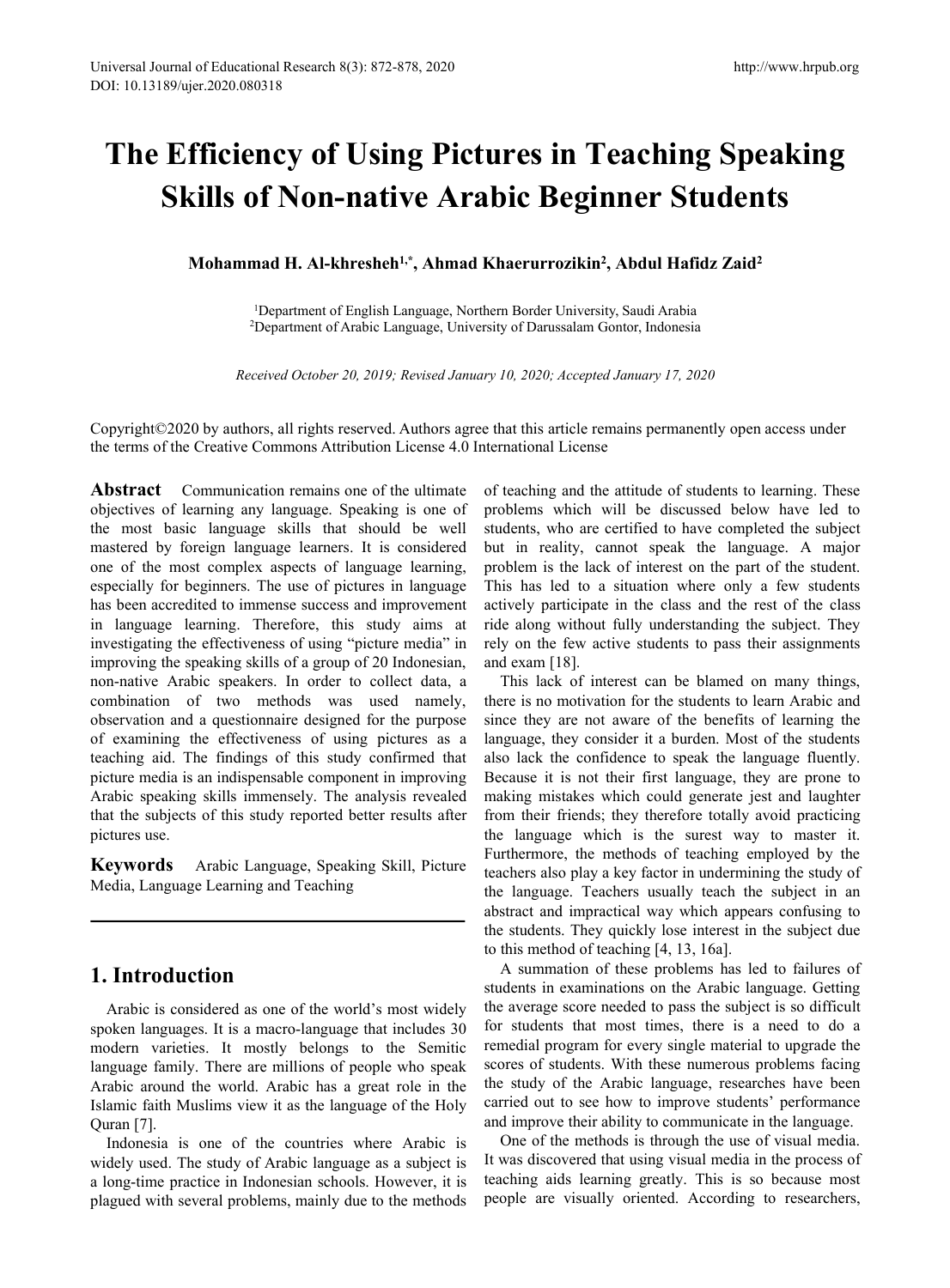people learn over 80% of what they see compared to the 10% they learn from just listening. It was also discovered that people remember 50% of what they see and hear compared to 20% of what they only hear. Furthermore, visual media is the best way to pass information across to children and young learners who find it easier to understand concrete and physical concepts more than abstract ones. This means that early exposure to visual media will not only make it easier for kids to fully learn better attitude towards language learning [8, 11, 17]. the basics of the language, it would also help them when they start learning the advanced and abstract stages as they can incorporate their previous experiences [1, 18, 20]. to say that intensive and<br>Visual media also makes the learning process more fun might make possible

and entertaining. Instead of just staring at abstract letters on the board, students have pictures and visual cues to focus on. This makes the class more interesting, and the students are more motivated to participate and improve high-quality effect their abilities. Given this, this study aimed at assessing the effectiveness of picture media use in improving the speaking skill on a group of Indonesian, non-native Arabic speakers.

#### **2. Literature Review**

Teaching foreign languages is an uphill task. It is filled with various problems. Learning a new language might be accompanied with several linguistic and nonlinguistic difficulties. Finding solutions to cope up with such difficulties becomes not only the teachers' responsibility but also the researchers of second language acquisition [2b, 5, 6].

There are four major skills that ought to be well-mastered by language learners. They are listening, speaking, reading, and writing. Speaking has been long considered the most critical, important and difficult skill due to the fact that second or foreign language learners measure their success in language learning through the mastery of this skill. It allows people to form connections, influence diverse decisions, and inspire alteration. The capability to development in the world would be practically impossible without communication skills. As human beings, we are programmed to speak before we read and write. Arabic speaking is a difficult task because certain components such as grammar, pronunciation, and vocabulary should be well mastered [17, 21, 23].

Pictures as a teaching aid are generally employed in teaching and learning processes. It is defined as a visual illustration that is painted or snapped and turned into a flat surface [24]. Chesla [14] reveals that "Because humans are very visually oriented, we tend to remember much better when we can see things as well as hear or read them (p. 142)." It is believed that language learners get more dynamic when interesting teaching aids that stimulate their attention are introduced. Previous studies show that picture, as one of these influential teaching aids, is the most compelling pedagogy for language learning. This technique stimulates students' cognition, improves their comprehension, increase their interest and motivation towards language learning, and gives them more confidence to speak. This technique can also arouse students' discussion and elucidation of the topic. Pictures can increase students' participation as well as build a

Brown [12] considered the picture technique as an influential method to bring out students' oral language performance at intensive and extensive levels. He goes on to say that intensive and extensive forms of teaching monologues and rhymes correspondingly, where firm forms of the language can be perused by learners.

Rochmah [22] pointed out that pictures furnish a high-quality effect on the students' reading comprehension of texts. In writing, Azhari [9] declared that his students' writing skills got improved after using different pictorial writing activities. Anshori [cited in 18] asserted cue cards as one of the instructional media that help students increase their speaking ability. Lukitasari [19] conducted a study on learners' approaches to conquering their speaking problems. The findings of his study confirmed that there are plenty of difficulties that language learners face, and speaking was the most problematic one.

The above literature shows the significance of picture media in the teaching and learning process of language; pictures make rapid changes in students' though process which leads toward a successful learning journey. This method excites students to think about the multiple complex nuances of a difficult language in an expedient way. Thus, this study aims at filling this gap by providing a qualitative case study on the use of picture learning in teaching Arabic.

### **3. Research Method**

This study is qualitative descriptive in nature. It uses a cross-sectional research design for the purpose of getting a deeper understanding of developing effective problem formulation in the application of picture learning in language learning.

A group of 20 Indonesian non-native Arabic speakers were requested to take part in this study. This sample was purposely selected. The subjects were homogeneous in terms of their socio-economic and educational background. University Indonesian students are required to speak Arabic, both inside and outside of lectures. This is because, in the context of Arabic learning, speaking includes basic skills that must be mastered by students and is one of the most important objectives of foreign language learning. Some Indonesian universities use an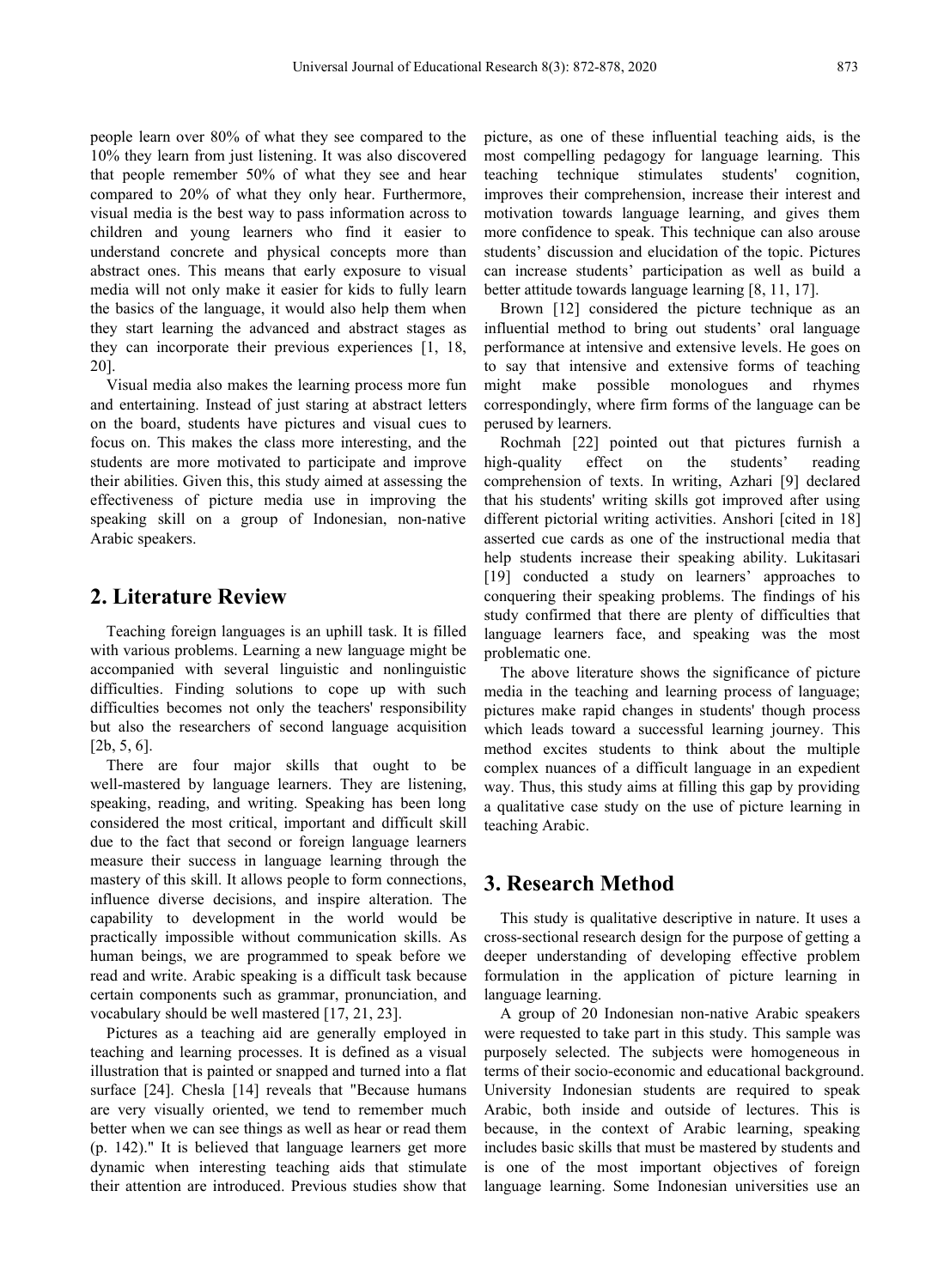Arabic language program that lasts for almost a year and is relatively short for beginner students. One of its main goals is to maximize speaking ability.

A combination of these two methods was used to achieve the main objectives of the study. Classroom observation and a survey were used to assess the effectiveness of the use of pictures in improving the subjects' speaking skills. The use of these methods was particularly crucial to the study as they bore a variety of advantages. Observation is almost certainly the simplest and easiest method of data collection because neither much knowledge nor time is necessitated. The most important benefit of utilizing questionnaires is that more people can be reached relatively easily, and it's cost-effective. The secrecy of questionnaires allows people to feel frank with their answers. The answers are reasonably simple to analyse [15, 16].<br>Both instruments were self-designed. The panel's

method was employed to check the content validity of these instruments. Scientifically, this method is considered the best in terms of checking content validity [10]. The questionnaire that is designed for the purpose of this study consisted of 10 questions. It was distributed among the subjects after the researchers had finished the experimental part that included two lessons. The researchers evaluated the subjects in both lessons according to a set of items that were categorized under four main criteria. The researchers observed the subjects indirectly. Although there are some disadvantages of indirect observation, it seemed appropriate for the main objective of the current study. One of the basic benefits of indirect observation is that the data of other observers can vocabulary, grammar be easily analysed by the researchers in light of the contemporary situation. Another advantage is that it is simple to put together inferences based on the studies of other researchers.

This research focuses on the participant's self-reported experiences and assessments and how this is related to their learning experiences. Therefore, a questionnaire survey was utilised to collect relevant data about the picture learning system. In order to get accurate responses from the subjects, the researchers explained the objectives and significance of the study to the participants in order to encourage them to respond effectively to the questionnaire's items.

## **4. Analysis and Findings**

A descriptive statistical method was employed for analysing the data by using Microsoft Office Excel. The analysis of both instruments used in this study revealed that a group of 20 Indonesian university students, who learn Arabic as a second language, were involved in this study.

In order to find out whether using pictures in teaching Arabic speaking has a good impact on the subjects' oral performance, the researchers conducted two experimental lessons at different times in order to discover the effectiveness of instructional media using images in improving their Arabic speaking skills. In the first experimental lesson, the researchers followed the traditional teaching approach, and in the second lesson, they used some pictures designed for the purpose of attracting the subjects' attention to the lesson and encouraging them to speak. The researchers found that using pictures had a great role in raising the level of their comprehension, which in turn was reflected in their speaking skills. The subjects' comprehension and performance during the two experimental lessons were evaluated though a classroom observation by the researchers of this study who evaluated the subjects according to four basic criteria namely pronunciation, and understanding, and comprehension. Under each criterion, there was a group of items that help the researchers in the process of evaluation. Figure 1 below presents the subjects' scores in the traditional lesson and in the pictorial one. It could be noticed that the subjects' scores in the pictorial Arabic speaking lesson were higher than those in the traditional one. There was a period of time between the two lessons. This procedure was done to give the subjects sufficient exposure to this new teaching technique.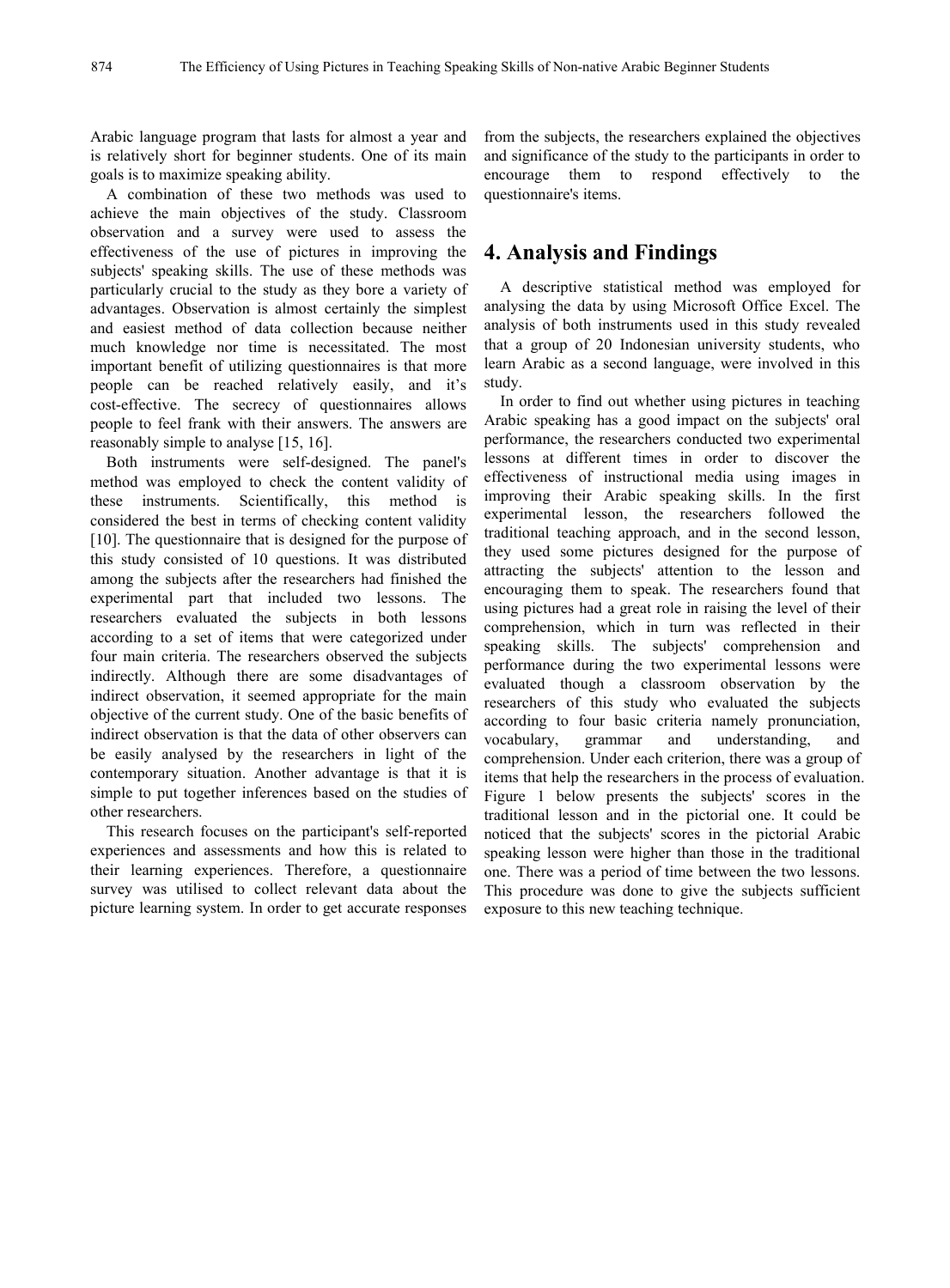

**Figure 1.** The subjects' scores before using the pictures and after

As stated earlier, a closed-ended questionnaire was administered to 20 students after the observation process. The questionnaire composed of a 5-point "Likert scale", where  $1 =$  *strongly agree*,  $2 =$  *agree*,  $3 =$  *neutral*,  $4 =$ *disagree*, and 5 = *strongly disagree*. The researchers explained the questionnaire's questions clearly to the subjects, and then, they were asked to complete it.

*Question 1:* Does using pictures help you use more grammatical rules while structuring Arabic sentences?

The average score of the question was 90% (strongly Having agreed). This means that the highest percentage of students feel that they can improve their speaking skills through the use of the pictorial learning system. Although focusing mainly on grammar may prevent language learners from being able to speak confidently but using pictures can highly help beginners to get the basic grammar, which is a necessity. Structuring simple Arabic sentences is a must to start speaking. Learning basic grammar is very important in enhancing accuracy. Teaching grammatical structures throughout pictures helps learners expand a practice of thinking reasonably and plainly and will become more precise while using language.

#### *Question* 2: Is using pictures very interesting to you?

The average score of this question was 84% (agreed). This means that using pictures makes students feel interested in paying much attention to the class that was being taught. To be interested in something means to be motivated to learn more about it.In the case of language learning, showing different pictures makes students more interested in exploring the topic in-depth; therefore, they become more energetic. Pictures stimulate their interest to participate and speak more.

*Question* 3: Does using pictures help students to compile

vocabularies into Arabic sentences and be able to know how to use them in speaking?

94 % of the subjects strongly agreed that the use of pictures could help them in combining vocabulary into Arabic sentences, and they can find out how they are used in speaking. Lack of vocabulary is regarded as one of the main reasons that affect second or foreign language learners' oral performance. The subjects reported that using pictures helped them to stop thinking of their mother tongue. Vocabulary is crucial to speaking success. sufficient vocabulary improves learners' comprehension and all areas of communication. Using pictures enriches learners' vocabulary. This might also enhance their oral performance.

*Question 4:* Does using pictures enhance your comprehension of Arabic?

The average score of this question was 96% (strongly agreed). The subjects agreed that the use of pictures could assist students in understanding speaking lessons without much difficulty. This high percentage indicates that the use of this strategy is significant to improving the level of understanding. Pictures usages have been proved to break down several language barriers. As learners' skills develop, pictures serve as the ideal technique to get better comprehension.

*Question 5:* Does using pictures give students more confidence and encouragement to speak Arabic in class?

82% of the subjects agreed that the use of pictures could help them practice speaking Arabic effectively and confidently. It is well known that the first step to speaking a language is to have self-confidence, which comes only from practice. Practice is the magical key to speaking any language successfully and efficiently. No one can acquire the competence of any language without practice. The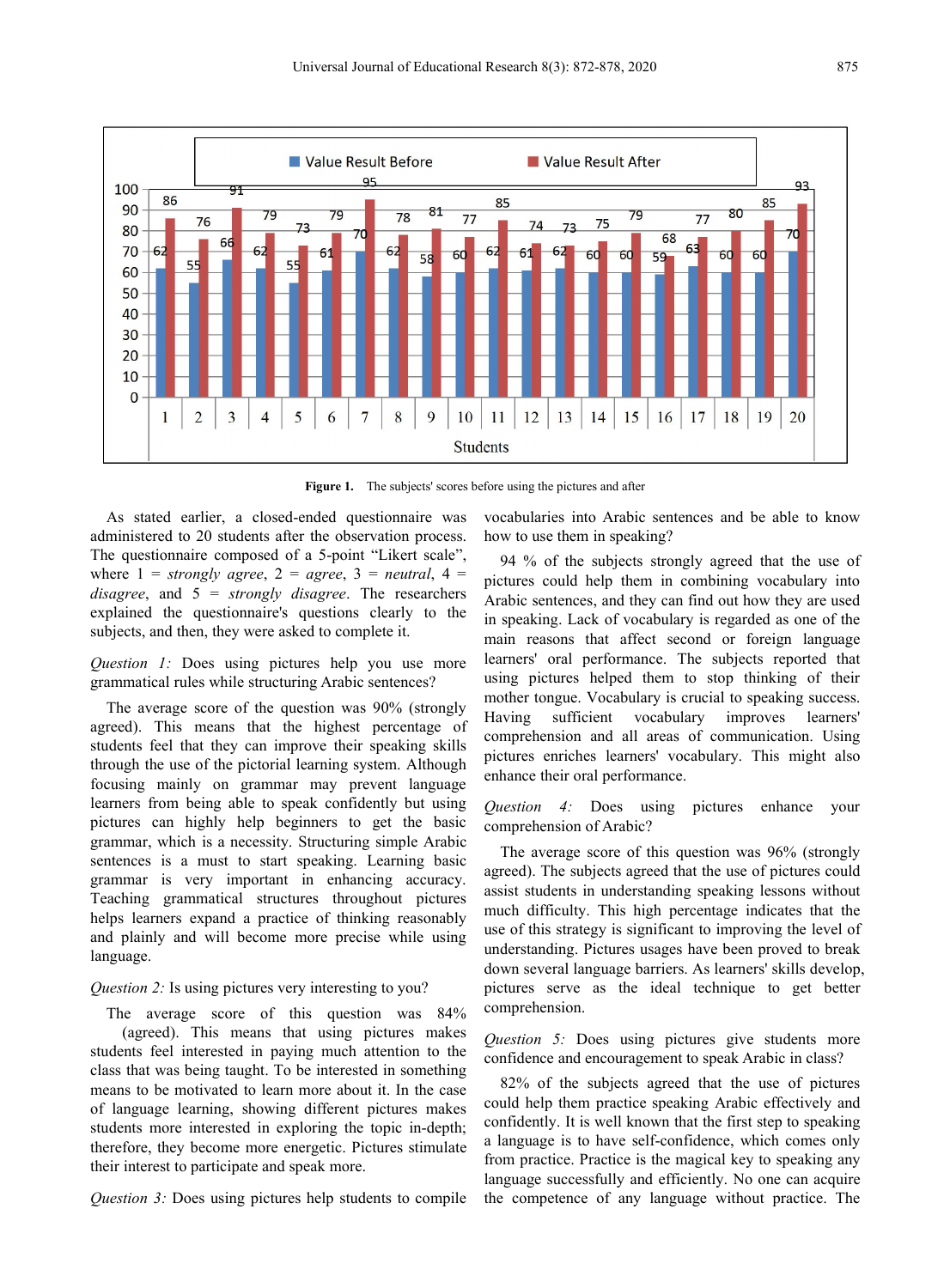subjects agreed that using pictures strengthens their confidence to speak Arabic freely. Confidence comes when learners are able to express their own ideas without hesitation and fear. Using pictures in the process of learning Arabic language can be extremely helpful for beginners as it gives them more confidence to speak.

*Question 6:* Does using pictures make it easier for students to tell stories?

98% of the subjects strongly agreed that the use of pictures helped them tell Arabic stories. In the classroom observation, the subjects were asked to have a look at the pictures which were designed and classified into some parts; each part has certain events. The subjects were expected to think deeply in order to understand the event and then deliver it orally afterward. To further improve the level of motivation, they were asked to help each other to raise the level of communication. Storytelling through using pictures is a good strategy that helps second and foreign language learners speak more proficiently. This is because narrating stories makes students construct many sentences.

*Question 7:* Does using pictures encourage students to speak Arabic continuously?

The subjects of this study agreed with a percentage of 80% that the use of pictures can encourage them to speak Arabic continuously. The possible explanation of this percentage might be attributed to the fact that whenever a language learner feels that he/she has started breaking down language barriers inside the class, he/she will build more confidence that allows him/her to speak continuously.

*Question 8:* Does using pictures have an effect on remembering the lessons for a long time?

94% of the subjects of this study strongly agreed that the use of pictures could help them remember the lesson for a long period of time. The ability of the students to remember what was learnt previously and integrate it into the next class is critical in any language learning. Using visual aids such as pictures inside any language classroom can make teaching more effective. Such teaching aids also help students to not only understand but also to remember concepts without difficulty. Previous research has proved that a conspicuous feature of human memory is that words are less remembered than pictures.

*Question 9:* Does using pictures make speaking skills enjoyable during the learning process?

90% of the subjects strongly agreed that the use of pictures made speaking and learning enjoyable during the lesson. The subjects reported that they had much fun and felt more interested in speaking and expressing themselves as regards to the pictures' contents. This may indicate that when students enjoy a given subject, they

will then have the incentive to learn more. Having such visual aids creates an interesting and stimulating teaching environment and reduces boredom.

*Question 10:* Does using pictures eliminate boredom in learning speaking skills?

96% of the subjects strongly agreed that the use of pictures can eliminate boredom in learning how to speak. Boredom can be reduced when language learners understand what is being taught to them, and therefore, they become more active. Using pictures can surely eliminate boredom and help students in becoming more focused. This might be attributed to the fact that such teaching aids help students grasp the lessons promptly, create an interactive environment for students that promote and increase participation, clear perplexity, and offer instantaneous experiences.

Given this analysis, the overall score of the questionnaire distributed among the subjects of the study was 84.5%, as presented in the following equation: Result Rating Average:  $\frac{241}{285}$  X100%: 84.5 %. This value of 84.5% shows that students agree that the use of pictures is quite helpful and effective in improving speaking lessons.

#### **5. Discussion and Implications**

The results of this study revealed that using pictures as a teaching aid can highly improve the language learning process. Generally, subjects from the experimental group reported better results after the intervention than the control group. The results of the questionnaire confirmed that the subjects found using pictures to be more helpful for the reason that it helped them put a basis upon which to start speaking in Arabic more willingly than merely coping in the void of visual aids. This supports the claim that points out that pictures can decrease participation anxiety among second or foreign language learners and increase motivation. Consequently, pictures could be considered a starting point for students, which will ease their aptitude to speak. Second or foreign language learners might find it easier to understand what is being taught when visual support is included. This surely affects the way things are deduced.

The subjects have been reported to have immense results when using this technique of learning as compared to other techniques. This study has been able to identify the main problems with learning Arabic, which is that students tend to forget what they have learnt. Thus, the use of this technique alleviates this problem and makes students more focused and concentrated. The use of the picture model is critical in influencing and enhancing success of student's performance.

The researchers' observation before using pictures revealed that the subjects' anxiety level negatively affected their oral performance. This might be attributed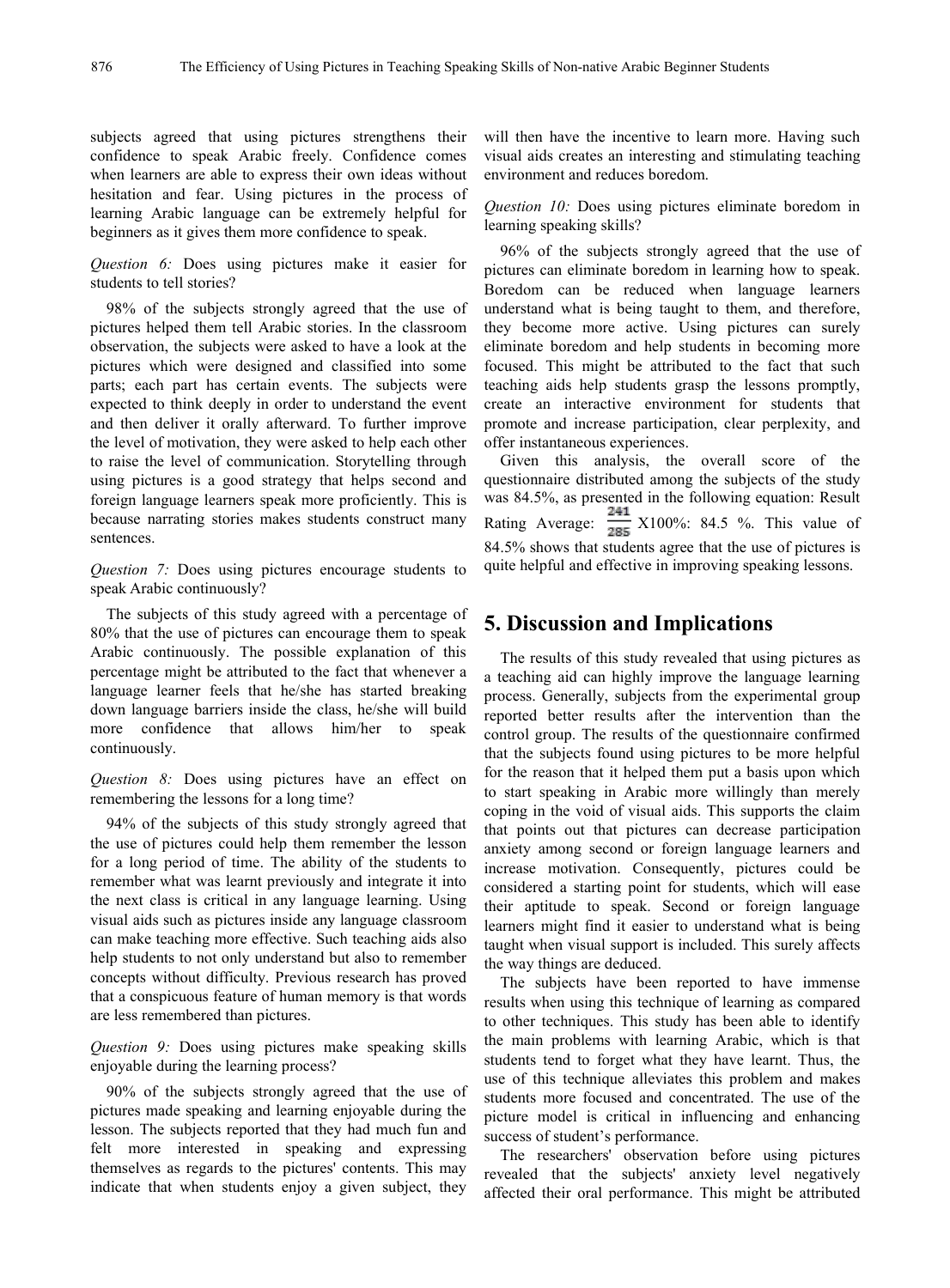to the fact that they do not have enough confidence to speak. Tanver [25] pointed out that anxiety lowers learners' speaking ability. It was also observed that the subjects use their first language to deliver the content. Al-khresheh [3] asserted that foreign and second language learners tend to use their mother tongue as a crutch to facilitate their language learning process without paying enough attention to how different the language is. The thing which makes them commit different errors, if not perfectly corrected, will lower their confidence and participation and stop them from speaking. Lack of vocabulary and fear of being despised were also observed as one of the main factors that hinder their speaking skills. Urrutia and Vega [26] affirmed that learners' oral performance can be approved if they learn more vocabulary. The subjects were also noticed to be less active in participation and communication with each other. Practise is the basic solution to improve their speaking skills. However, this might be attributed to their reduced confidence.

It was noticed that using pictures reduced the level of anxiety and made the subjects feel more comfortable in speaking without even referring to their mother tongue. Pictures can also help them enrich their vocabulary, which will encourage them to speak and enhance their oral performance.

It was found that pictures can facilitate a student's ability in learning how to compose sentences, in addition to being able to convey thoughts easily. Such teaching aids can help in the creation of a story that encourages them to speak, for example, about their daily routine. The researchers of this study created different stories about daily activities in a form of pictures, starting from waking up to the moment of sleep. They observed that the subjects were more motivated when it comes to speaking about their daily activities at home with the family, in the kitchen, in the yard, in the bathroom, at the mosque, and at school.

Stories describing daily activities make it easier for students to take part in storytelling, especially using Arabic. This is because such stories are related to situations that students experience daily. Stories, accompanied by picture media, can help students arrange sentences contained in the story. Students were able to associate one picture with another to form a complete story. This is why using picture media in stories is effective in helping students with speaking Arabic.

In learning how to speak, there are various models and speech exercises that have been developed by language experts. Each approach or method places emphasis on certain techniques. The audio-lingual method, for example, emphasizes the need to learn to memorize the dialogue model before entering into free dialogue. While the communicative method emphasizes the understanding of the dialogue model, including the function of each expression, as well as the context or situation, it then goes

straight into the actual communication exercise.

Giving assignments to students to tell stories is one way to find out their ability to speak accurately. While telling a story, there are two things students must master. They need to understand the elements of how to tell stories and how to choose the language, as well as what elements are told. The accuracy, smoothness, and clarity of the story will show students' speaking ability. Pictures can stimulate students' ability to speak. Concerning linguistic accuracy and extra-linguistic elements, the picture presented to students is a picture containing activities that reflect certain intentions or ideas. The picture in question is a picture that has a purpose or story that shows an event.

Using pictures, as one of the instructional media in teaching, is one of the most important techniques used inside foreign language classrooms to enhance students' speaking ability through showing pictures and assigning some students to speak about the pictures being viewed. This is done to strengthen students' memories further. Students should provide responses and then listen to the messages conveyed by the teacher.Another technique is that students read the content of certain stories in accordance with the pictures provided. Next, students imitate the contents of the story contained in the picture, one by one, until the picture is fully described.

#### **6. Conclusions**

This study aimed at assessing the efficiency of using pictures in the teaching of speaking skills for non-native Arabic beginner students. A combination of two methods was utilised. The findings confirmed that using pictures as a teaching aid can facilitate the Arabic language learning process in general and speaking in particular. This technique can also be considered an excellent method in improving the students learning ability as well as their performance in the class setting. Using pictures while teaching helps students to get rid of boredom, reduce language anxiety, provide more fun, helps them develop more confidence, and increase their motivation to speak. The data analysis confirmed that the subjects enjoyed adding in the pictures as they could draw their attention, expand their imagination, and create a more interesting teaching environment. As the study was conducted on a sample group of non-native Arabic speakers, a more in-depth one is highly suggested for future research, so the results can be generalized to other contexts.

#### **REFERENCES**

[1] Aldalalah, Osamah., Soon Fook Fong, and W. Ziad Ababneh. "Effects of Multimedia-Based Instructional